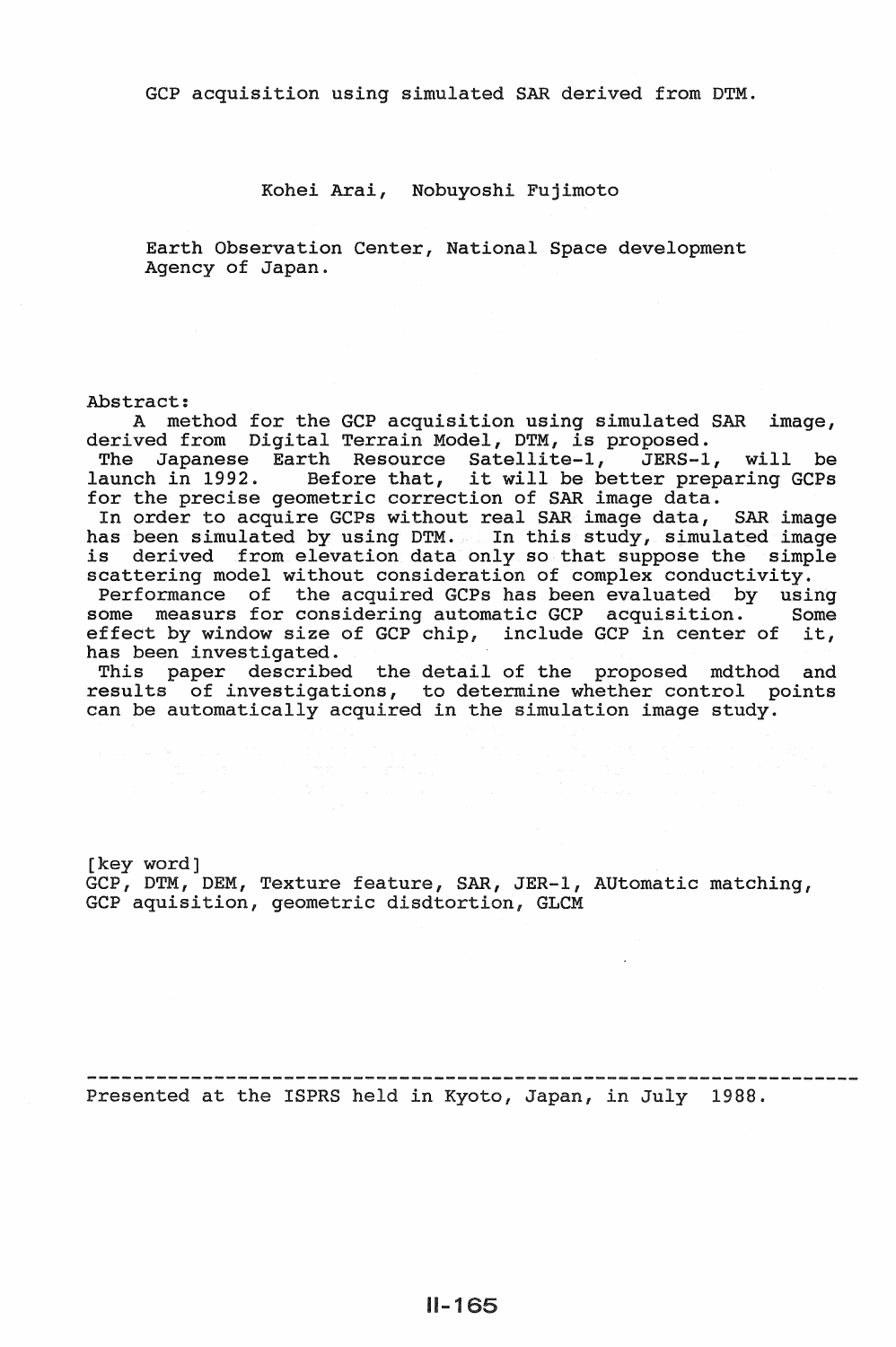1. Introduction

For many years, methodology for GCP acquisition of optical imaging sensor data have been proposed and studied. Such techniques are applicable for SAR images effectively according to the recent investigations (B.guindon, et, al 1983,1985,1987). Ref. 1 showed the method for automatic matching of topographically distorted real SAR image and simulated image.

Real SAR images have geometric distortions caused by satellites attitude and position changes and their estimation accuracies result in skew, rotation, offset, magnification errors.

Japanese ERS-1 will be launched with the mission instruments SAR and OPS, in 1992. Before the launching of J-ERS1, GCPs for geometric accuracy assessment of SAR should be created. Therefore by using simulated images generated from DTM prepared by Geographic Survey Institute of Japan, acquisition of GCPs were attempted. In this process, some measures were tried to represent goodness of the candidate GCPs in terms of cross correlation between raw and geometrically distorted GCP chip images. This paper describes the method for simulation of SAR image at first. Second texture features will be introduced for representation of<br>goodness of GCPs. Then some results from the experiments on goodness of GCPs. Then some results from the experiments matching accuracy between simulated and artificially distorted SAR image chips. Finally, comparative study of texture features in terms of cross correlation will also be described.

2. Simulation of SAR image.

2.1 Mesh data and interpolation

Numerical Geographic data of Japan including DTM and/or DEM are available on the standard magnetic tape file. The file (file code KS-110-1) has terrain height data with one meter step, according to the format called "Standard Area Mesh Ref. 8. System"

The area (80km\*80km wide, corresponding to 1/200,000 topographic map) has been extracted from intensive study area, because no data loss(KS-110-1 has no data for the sea area), and contain rugged mountain area. This area includes Mt. Fuji as shown in Fig. 1. Although the Original mesh grid distance is shown in Fig. 1. Although the Original mesh grid distance is<br>250m, data are interpolated with the interval of 50m by 3dimensional spline function.

2.2 Expression of backscattering

Assuming that backscattering coefficients are almost same in Assuming that backscattering coefficients are almost same in<br>the area because it almost covered by Lambertian surface of forest. Geometric relationship between the satellite and the targets is shown in Fig.3. Also assuming that satellite is located west side of the area, altitude is 570 km, side looking angle is 35 deg , satellite course is along to longitude line during observation.

Image was simulated according to the following algorithm.

- 1) Elevation between the neighboring grids is derived from the DTM data.
- 2) Calculate the incidence angle of radar beam to target, and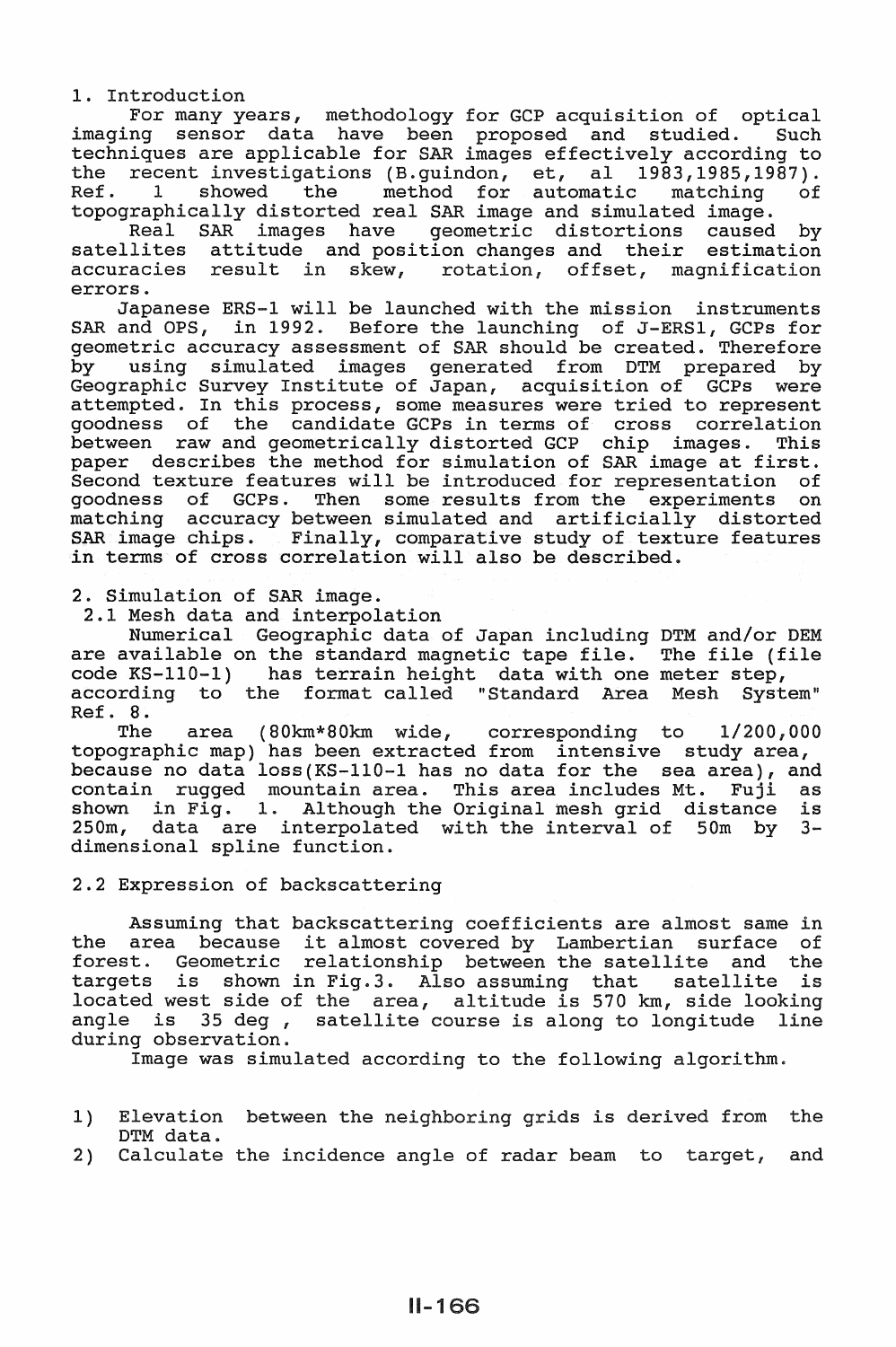obtains the distribution of backscattering coefficient according to the following equation,  $In = Ir \cos \theta$  (1) where In:vertically incident beam; Ir:reflected beam to the direction of  $\theta$ .

- 3) Resampling the data along with the range direction according to the following equation. The aim of this resampling is to adjust the pixel interval deformed by topographic artifacts illustrated in Fig.4.  $P (i) = e_i {x-1\frac{1}{2}x - \delta x_i}$   $\lambda$  (2)
	- $P(i)$  : Pixel value of resampled data ei : Pixel value of before resample Xi Standard pixel distance  $\delta$ Xi : magnitude of distortion by topographic related
	- artifacts.
- 4) Divide the image into 10\*10 chips. These chips consist of 32 dines by 32 pixels. The gray level variance of these chips are indicated in Table 1. 14 chips which were selected for the study is illustrated in Table 1-2, and also shown in Fig.5.
- 3. Automatic matching of GCP chip to the artificially distorted image.

The original image was distorted by skew and rotation to represent the geometric distortion, then area correlation was calculated between the original chip image and the distorted chip. The chip what has max correlation coefficient to be decided the matching target.

- 1) Extracted the reference image chip (64 pixel by 64 line around the GCP) and distorted this chip by skew and/or rotation.
- 2) Set the searching window (48 pixel by 48 line).
- 3) Move the GCP chip, pixel by pixel, in the searching window.

Skew and rotation range 0 to 4 deg. To refine the coarsely estimated location, a 3\*3 area, centered on the peak correlation is extracted and using 2-dimensional polynomial for interpolation refined peak is found. On the other hand, 0 to 10 degree distortions are considered for GCP NO.l-3 to investigate the case of which miss identification is more than one pixel. These 3<br>chips are also used for investigation of chip size effect. Chip chips are also used for investigation of chip size effect. size of (32\*32, 28\*28, 24\*24, 20\*20, 16\*16, 12\*12) are considered.

4. Texture features of the GCP chips. 4.1 Method

To assess goodness of GCP, texture features are taken into<br>account due to the fact that grav level variance indicated in due to the fact that gray level variance indicated in Table 1, do not always represent busyness of the terrain surface. In this study, GLCM (Gray Level Co-occurrence Matrix) proposed by Haralick et al (1973) was used 256 levels were suppressed into 125 levels for computational convenience. GLCM was normarized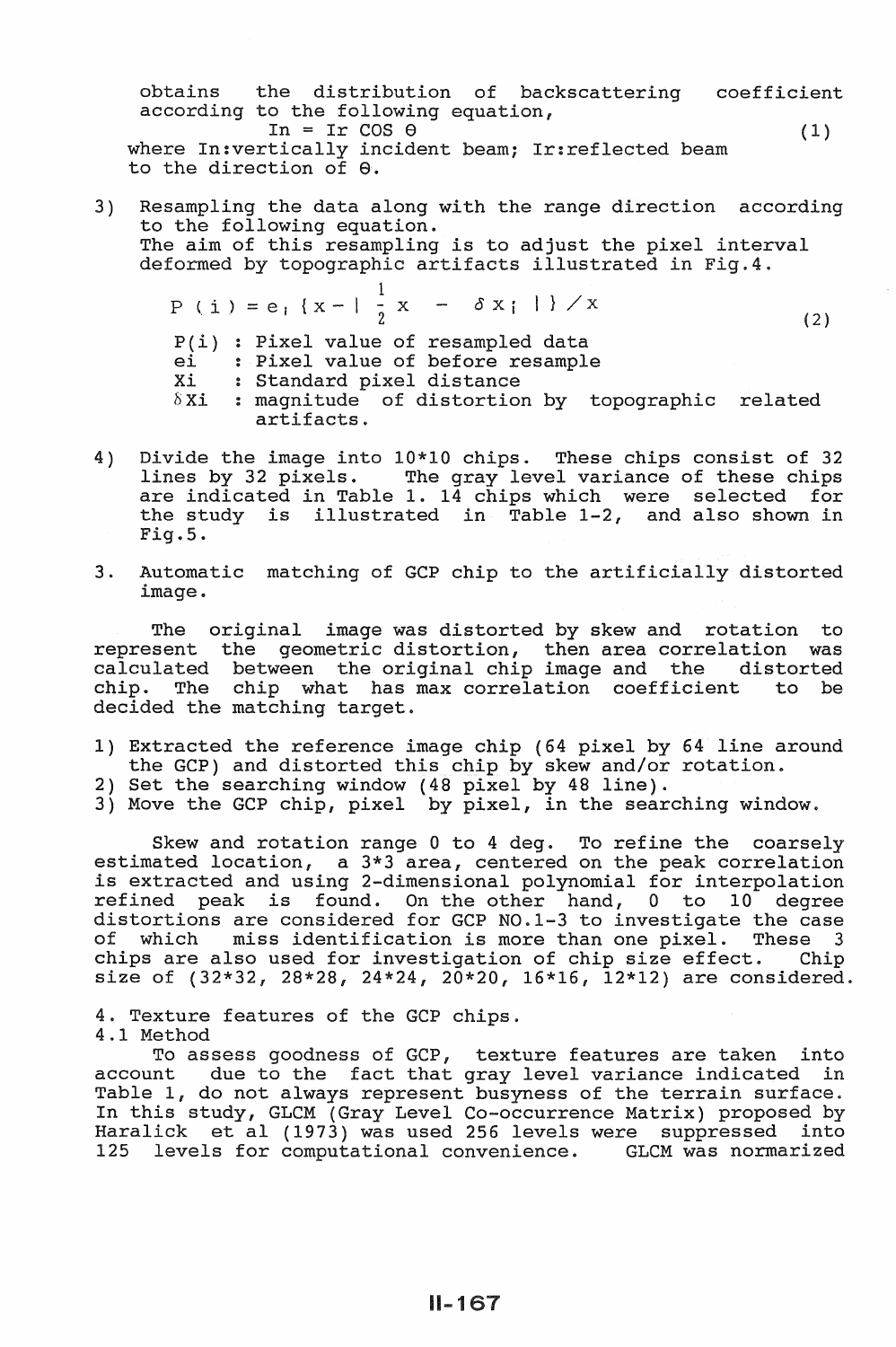**C** 

 $\overline{C}$ 

ENT

A<sub>1</sub>

DIS

$$
P(i,j,d,\theta) = \frac{P(i,j,d,\theta)}{R}
$$
\n
$$
P(i,j,d,\theta) = \frac{P(i,j,d,\theta)}{R}
$$
\n
$$
R = (P(i,j,d,\theta))
$$
\n
$$
Nq = number of gray levels
$$
\n
$$
P(i,j) = 1
$$
\n
$$
P(i,j) = 1
$$
\n
$$
Nq = number of gray levels
$$
\n
$$
P(i,j) = 1
$$
\n
$$
Nq = number of GLCM
$$
\n
$$
d = 1
$$
\n
$$
d = 1
$$
\n
$$
d = 1
$$
\n
$$
d = 1
$$
\n
$$
d = 1
$$
\n
$$
d = 1
$$
\n
$$
d = 1
$$
\n
$$
d = 1
$$
\n
$$
d = 1
$$
\n
$$
d = 1
$$
\n
$$
d = 1
$$
\n
$$
d = 1
$$
\n
$$
d = 1
$$
\n
$$
d = 1
$$
\n
$$
d = 1
$$
\n
$$
d = 1
$$
\n
$$
d = 1
$$
\n
$$
d = 1
$$
\n
$$
d = 1
$$
\n
$$
d = 1
$$
\n
$$
d = 1
$$
\n
$$
d = 1
$$
\n
$$
d = 1
$$
\n
$$
d = 1
$$
\n
$$
d = 1
$$
\n
$$
d = 1
$$
\n
$$
d = 1
$$
\n
$$
d = 1
$$
\n
$$
d = 1
$$
\n
$$
d = 1
$$
\n
$$
d = 1
$$
\n
$$
d = 1
$$
\n
$$
d = 1
$$
\n
$$
d = 1
$$
\n
$$
d = 1
$$
\n
$$
d = 1
$$
\n
$$
d = 1
$$
\n
$$
d = 1
$$
\n
$$
d = 1
$$
\n
$$
d = 1
$$
\n
$$
d = 1
$$
\n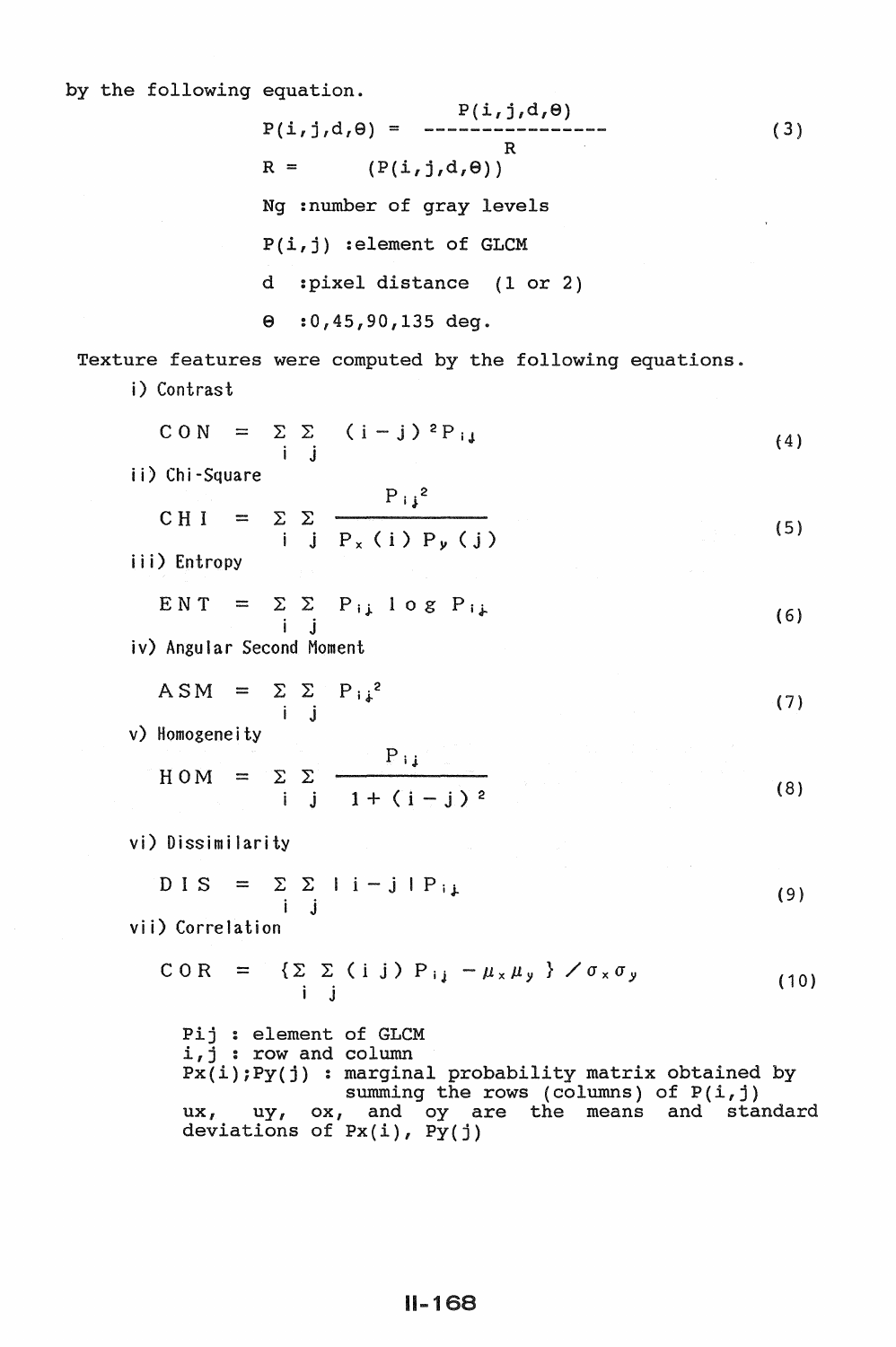## 4.2 Results

The computed texture features are indicated in Table 2.

Table 3 indicates miss-identification of GCPs between true GCP position and functional peak of correlation.

Variance-covariance and correlation coefficient matrices between estimation error and each texture feature are illustrated<br>in Table 4. Fig. 6 shows that optimum size depends on the Fig. 6 shows that optimum size depends on the characteristic of chip.

5. Concluding Remarkes.

1) Variance do not always represents the busyness of topography while contrast and dissimilality have relatively strong negative correlation. Meanwhile entropy, angular second moment, and correlation. Meanwhile entropy, angular second moment, and homogeneity have positive correlation. These values are homogeneity have positive correlation.<br>sufficient to define the criteria for goo define the criteria for goodness of GCPs.

2) It was found that variance plays not so significient role compared to the wave number of space frequency effect.

3) It is also obvious that small size chips have been affected relatively little effect with distortions. Since the chip have little information, some hidden risks of miss-identification will increased.

## **REFERENCE**

- l)Guindon, B. H.maruyama, 1986, Automated Matching of Real and Simulated SAR Image as a tool for  $GCP$  Acquisition. Jounal of Remote Sensing Vol.12 No.2 pp.149/159<br>2) Yamaquchi, Y., 1985, Imaqe-Scale and look Dire
- Y., 1985, Image-Scale and look Direction Effect on the Detectability of Lineaments in Radar Images.
- Remote Senisng of Emvironment. Vol 17 pp. 117/127<br>3)Tsuchiya, K., K.Arai, K.Takeda, 1984, Studie 3)Tsuchiya, K., K.Arai, K.Takeda, 1984, Studies on Ground Controle Points Matching of Remote Sensing Data. Proceedings of the 14th Symposium on Space Technology and Science. pp.1321/1328
- 4)Aramaki, S., R. Yokoyama, 1986, Accuracy of Interpolated Digital Elevation Model Data used various Methods. Prceedings of the 6th Japanese Conference on Remote Sensing. pp.55/58 The Remote Sensing Society of Japan.
- 5)Hashimoto, T., Y.Matsuo, 1987, A Texture Analysis Method for Synthetic Apreture Radar Images Using GLCM Method - Proposal for two Step GLCM Method-, Jounal of the Remore Sesing Society of Japan, Vol.? No.4 pp.25/35
- 6)Fugono, N., Synthetic Aperture Radar, Jounal of the Remote Sensing Society of Japan. Vol.l.l, N0.1, pp.49/107
- 7)Arai, k., 1987, Multitemporal Analysis of Texture Measures for TM Classification, Jounal of the Japan Sciety of Photogremmetry and Remote Sensing. Vol.26 No.4 pp.24/31
- 8)0utline of Numerical Geometric data of Japan, Geographic Survey Institute of Japan.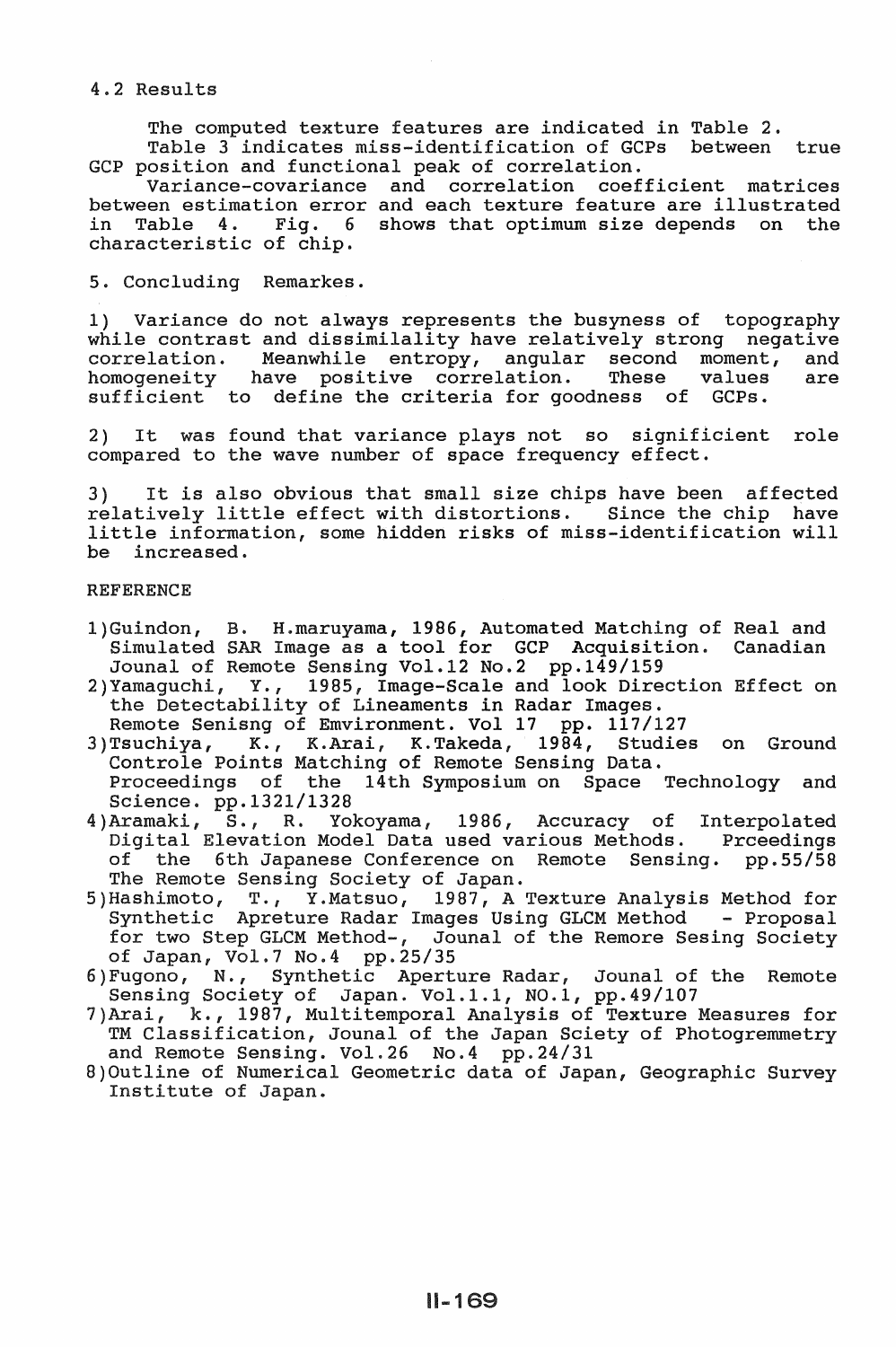







FIG. 3 GEOMETRIC RELATIONSHIP BETWEEN SATELLITE AND TARGET.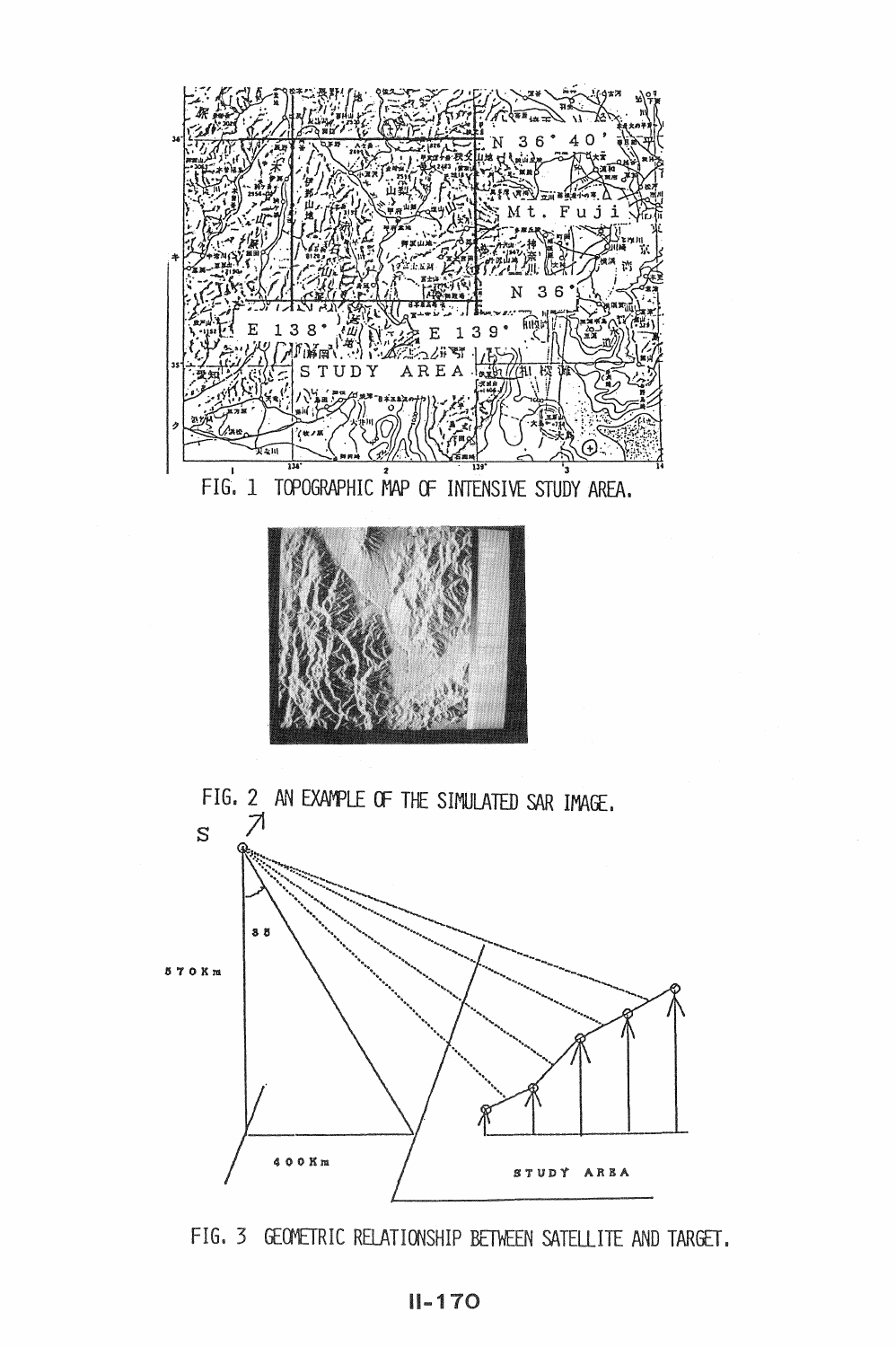

#### TOPOGRAPHIC\_RELATED ARTIFACTS  $FIG, 4$



FIG. 5 GRAY LEVEL 3D IMAGE AND IT'S VARIANCE OF GCP CHIP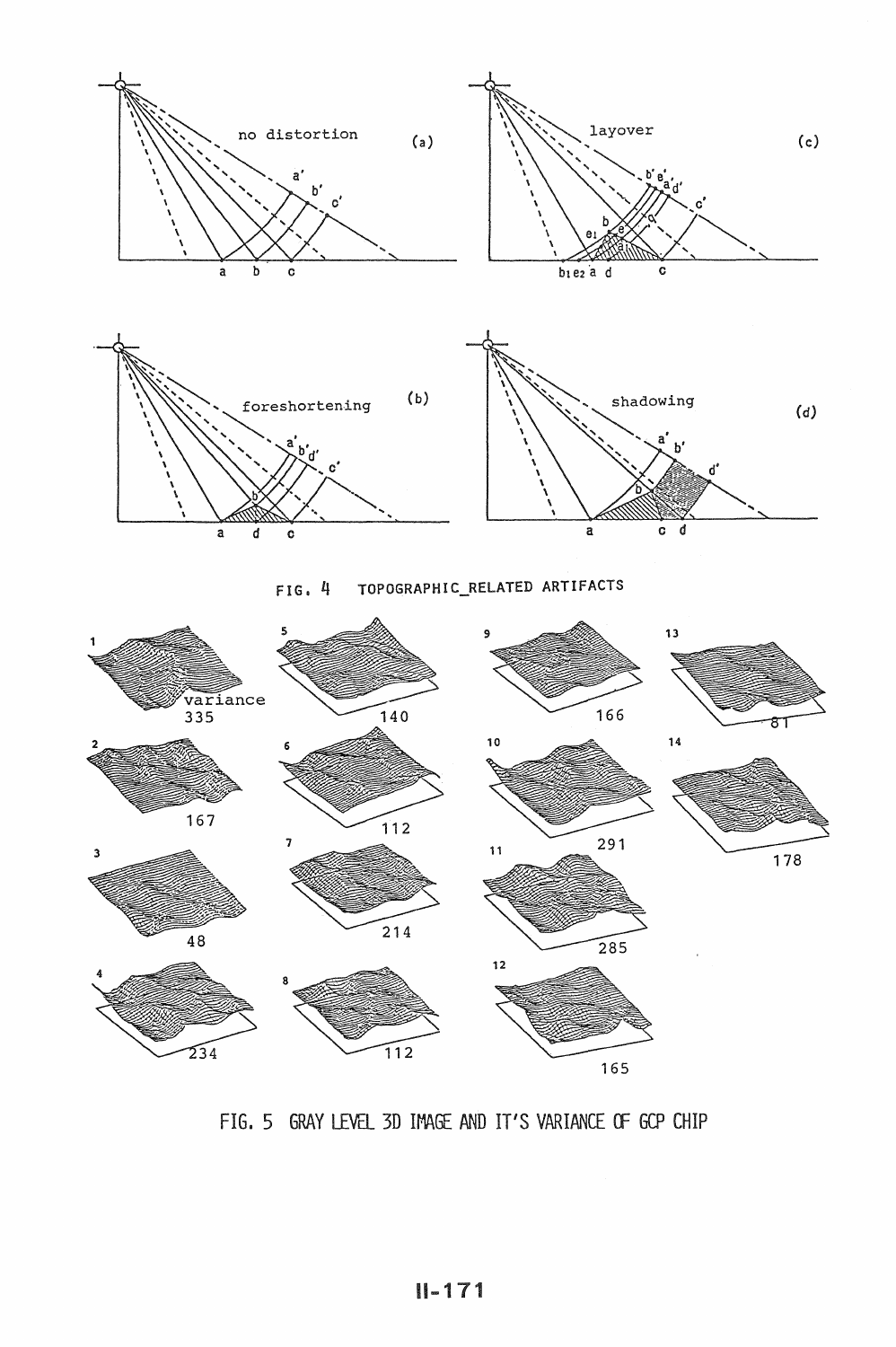

FIG. 7 CORRELATION BETWEEN SKEW DISTORTION AND CONTRAST (O DEG)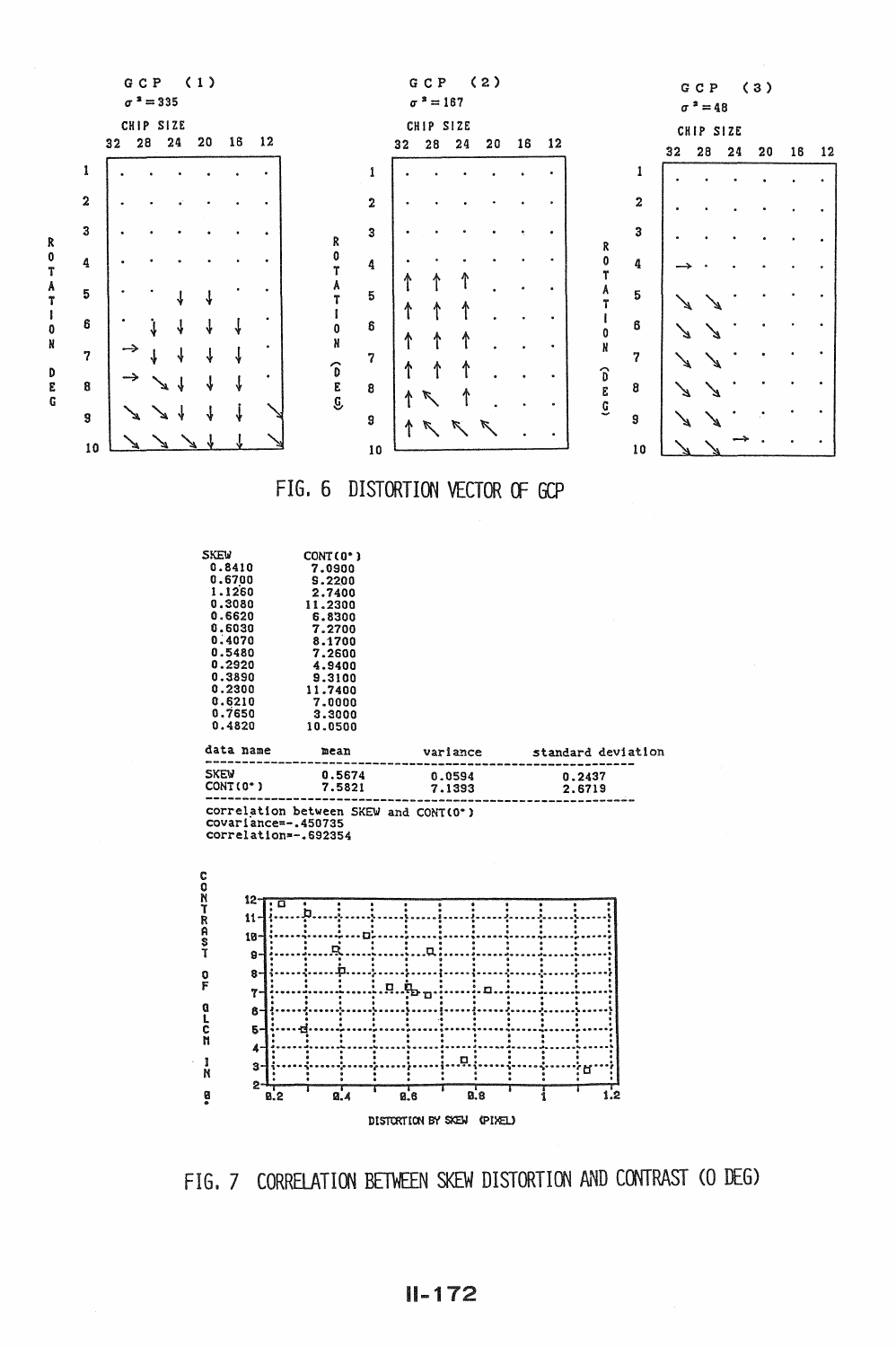# TABLE 1.1 GRAY LEVEL VARIANCE OF EACH GCP CHIP OF FULL SCENE DEVIDE BY 10\*10 AREAS.

|      | 1712222933 | 25  | 382 | 25  | 145 | 188 | 273 | 260 | 211 |
|------|------------|-----|-----|-----|-----|-----|-----|-----|-----|
|      | X24333203  | 79  | 74  | 100 | 223 | 296 | 284 | 387 | 528 |
| 198  | 623        | 343 | 31  | 142 | 215 | 225 | 309 | 275 | 346 |
| 346  | 848        | 336 | 126 | 94  | 246 | 139 | 280 | 254 | 225 |
| 406  | 844        | 752 | 281 | 81  | 103 | 131 | 124 | 276 | 238 |
| 709  | 1082       | 272 | 540 | 69  | 15  | 32  | 162 | 224 | 153 |
| 675  | 954        | 415 | 634 | 61  | 104 | 236 | 260 | 121 | 133 |
| 740  | 1032       | 529 | 585 | 127 | 269 | 263 | 167 | 177 | 204 |
| 1092 | 474        | 873 | 408 | 212 | 671 | 50  | 8   | 59  | 134 |
| 858  | 766        | 920 | 791 | 421 | 346 | 439 | 150 | 45  | 42  |
|      |            |     |     |     |     |     |     |     |     |

;:;:;:;:;:;:;:;:;:;:;:;:; This area is selected for subscene

TABLE 1.2 GRAY LEVEL VARIANCE OF EACH GCP CHIP OF SUB SCENE DEVIDE BY 10\*10 AREAS.

| 165 | 32  | 25   | 80  | 191 | 165  | 64  | 3    | 5   | 95   |
|-----|-----|------|-----|-----|------|-----|------|-----|------|
| 58  | 61  | 141  | 189 | 119 | 198  | 81  | - 48 | 13  | 235  |
| 106 | 150 | 対策   | 112 | 166 | 130  | 163 | 28   | 42  | 251  |
| 131 | 162 | 265  | 185 | 206 | 252  | 82  | 65   | 41  | 265  |
| 124 | 227 | 292  | 253 | 301 | 122  | 169 | 98   | 41  | 249  |
| 183 | 179 | 340  | 305 | 139 | 85   | 179 | 118  | 137 | 406  |
| 79  | 254 | 174  | 137 | 242 | 131  | 218 | 201  | 190 | 535  |
| 58  | 208 | 234  | 83  | 340 | N.Z. | 29F | 104  | 155 | 508  |
| 58  | X87 | 785. | 365 | 38) | 178  | 335 | 140  | 130 | 1037 |
| 57  | 66  | 167  | 122 | 188 | 285  | 287 | 294  | 139 | 718  |
|     |     |      |     |     |      |     |      |     |      |

:;:;:;:;:;:;: This area is selected for GCP' s

TABLE 2. TEXTURE FEATURES OF GCP CHIPS

| G C P          |                                |       |       |          |       |      |       |
|----------------|--------------------------------|-------|-------|----------|-------|------|-------|
| NO.            | $\sigma$ <sup>2</sup><br>C O N |       | CH I  | ENT      | ASM   | ном  | DIS   |
|                |                                |       |       |          |       |      |       |
| 1              | 335                            | 25.33 | 30.43 | $-21.91$ | .0227 | 1.79 | 7.07  |
| $\mathbf{z}$   | 167                            | 32.82 | 22.65 | $-21.50$ | .0298 | 1.64 | 8.25  |
| 3              | 48                             | 10.99 | 14.66 | $-17.55$ | .0784 | 2.20 | 4.76  |
| 4              | 234                            | 39.50 | 20.82 | $-22.30$ | .0224 | 1.52 | 8.94  |
| 5              | 140                            | 26.75 | 20.94 | $-21.13$ | .0300 | 1.57 | 7.87  |
| 6              | 112                            | 25.50 | 22.11 | $-20.44$ | .0342 | 1.72 | 7.27  |
| 7              | 214                            | 29.78 | 19.81 | $-21.27$ | .0293 | 1,55 | 8.25  |
| 8              | 112                            | 31.15 | 25.71 | $-20.54$ | .0358 | 1.61 | 7.98  |
| 8              | 166                            | 19.56 | 20.83 | $-20.82$ | .0306 | 1.84 | 6.44  |
| 10             | 291                            | 33.39 | 32.99 | $-22.17$ | .0208 | 1.16 | 8.23  |
| 11             | 285                            | 44.13 | 18.92 | $-23.09$ | .0152 | 1.24 | 10.39 |
| 12             | 165                            | 30.81 | 27.09 | $-21.42$ | .0248 | 1.52 | 8.32  |
| 1 <sup>3</sup> | 81                             | 13.62 | 18.56 | $-19.00$ | .0502 | 2.00 | 5.47  |
| 14             | 178                            | 37.17 | 25.37 | $-21.57$ | .0291 | 1.54 | 8.76  |
|                |                                |       |       |          |       |      |       |